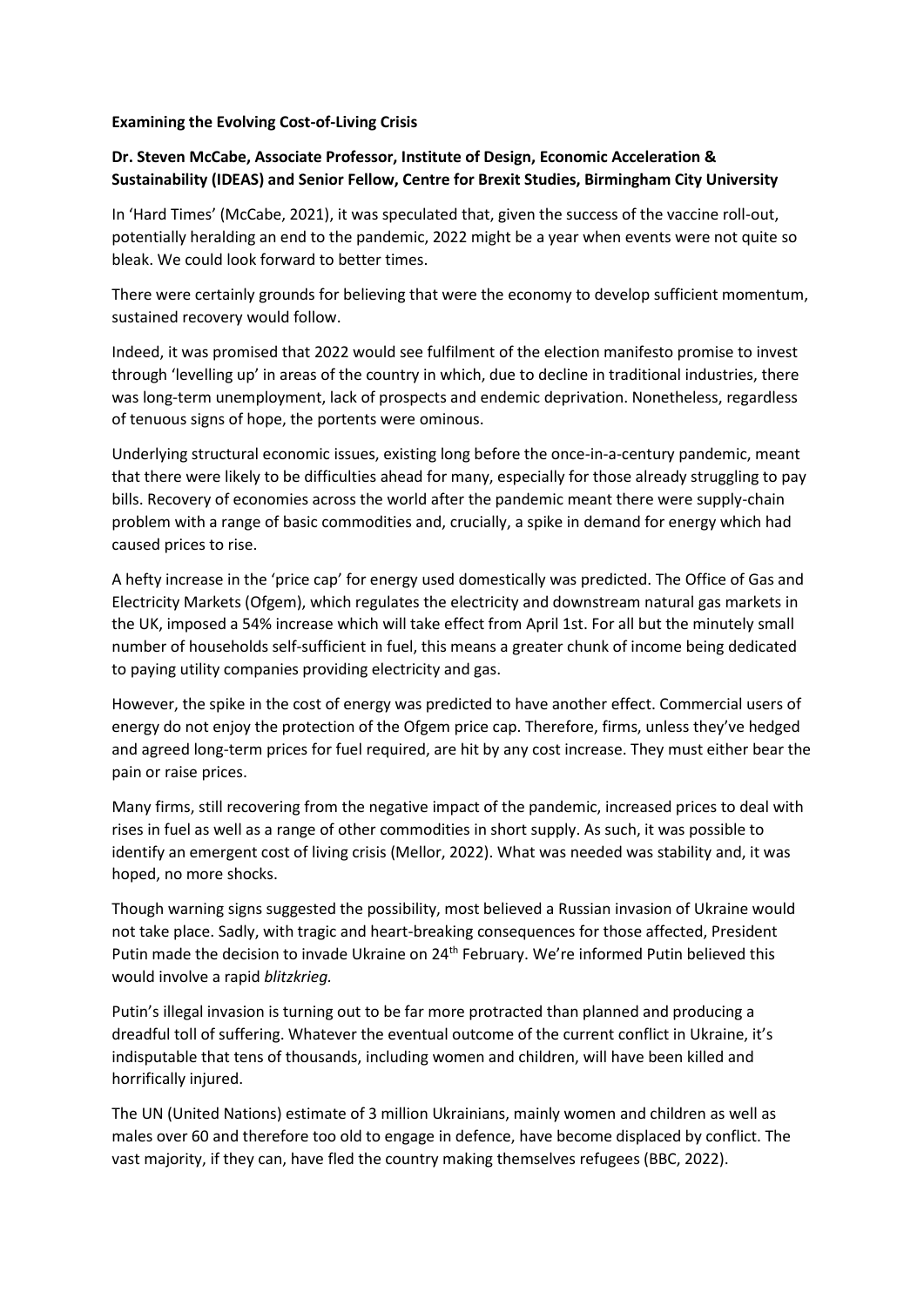Worryingly, senior EU diplomat Josep Borrell suggests that if conflict in Ukraine persists, there could be as many as 5 million refugees.

One very immediate consequence for all European countries receiving these people – Poland has taken the largest number at well over 1.7 million (Middleton, 2022) – is the need to find accommodation and pay for looking after people who, through no fault of their own, were forced to run for the lives with nothing more than a suitcase.

As to when these people will ever be able to return to Ukraine is uncertain.

Regardless of rumours of some sort of negotiated peace settlement between Ukraine and Russia, and it has to be hoped that this will occur very soon – the economic shock will be felt in this country. Ukrainian President Zelensky admitting his country won't join NATO is seen as a vital concession to Russia (Brown and Rose, 2022).

Russia is a petro-economy (Horton, Palumbo and Bowler, 2022). Wintour (2022), citing Thane Gustafson, author of *Klimat, Russia in the Age of Climate* Change (2021), points out that Hydrocarbons generate 56% of Russia's export income and 39% of the federal budget.

Though the UK is not dependent on such exports – importing 8% of oil (mainly used to produce diesel) and 4-5% of gas – any disruption will negatively influence wholesale prices, which affects the costs we must pay.

As reported by Reuters in January (2022), because of higher than anticipated prices for oil and natural gas, these exports contributed far more to Russia's budget than had been planned. As the report explained, Russia export of crude oil accounted for \$110.2 billion, oil products for \$68.7 billion, natural gas via a pipeline of \$54.2 billion and liquefied natural gas \$7.6 billion.

Because of sanctions, declaration by a number of European countries to reduce dependence on Russian energy, as well as concerns that there might be retaliation by cutting off its supply of oil and gas, there's been another rapid spike in wholesale prices. Oil rose to \$139 a barrel last week, a 30% increase since Russia's invasion (BBC, 2022a).

Unsurprisingly, gas prices have also increased. Last week wholesale gas was being sold as at 800p a Therm, representing an 18-fold increase since January 2021 (Chapman, 2022).

Though oil and gas prices have fallen back in anticipation of conflict in Ukraine possibly being ended soon, combined with recognition Europe's reliance on Russia's export of fossil fuels won't terminate anytime soon, there's still great nervousness by traders. Each development, particularly if negative, is likely to cause prices to increase again.

Notably, the price of energy has been partly decreased by news that because of an upsurge in Covid-19 cases in China, which implements a strict, "zero-Covid" strategy, citizens in a number of cities and counties are being subject to lockdown restrictions (*Guardian*, 2022). Given that one of the cities is 'tech hub' Shenzhen, in which 17.5 million people live, there'll be some supply chain problems (Wackett, 2022).

Some strange ironies of the conflict between Ukraine and Russia are emerging. Apparent reproachment with Iran, a country with significant oil reserves which would help in making up for any loss of Russian oil if this source were to cease, suggests hope for better relations ahead (Motamedi, 2022). The freeing of Nazanin Zaghari-Ratcliffe bodes well in this regard (MacDiarmid and Vahdat, 2022).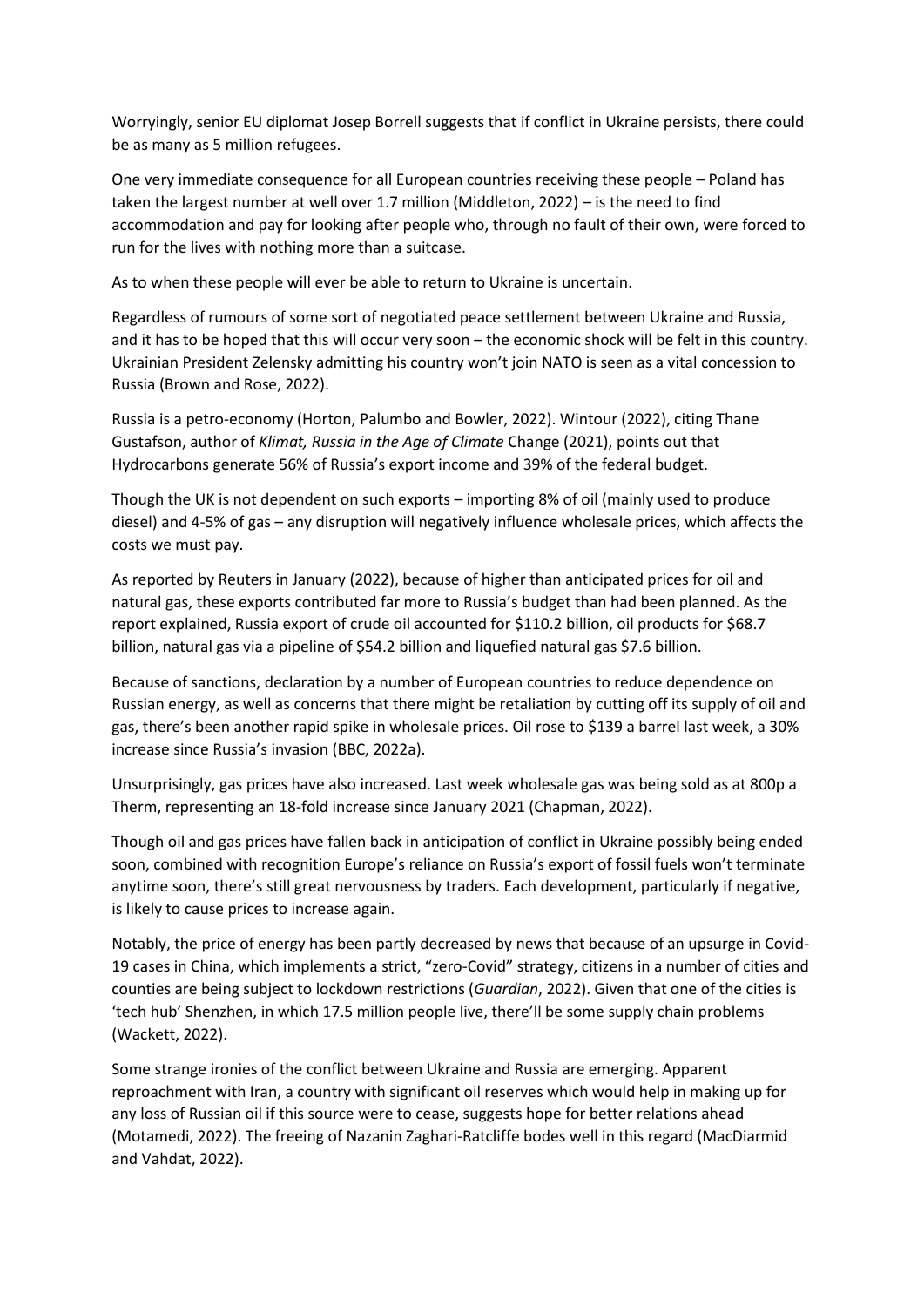What is unseemly is the rush by PM Boris Johnson to create an even closer relationship with Saudi Arabia. Johnson, who's happy to acknowledge Putin's crimes, should surely be aware of Saudi Arabia's support for the Yemini government in its war on rebels that's resulted in alleged war crimes (Cheeseman, 2021). Saudi Arabia's leader, Prince Mohammed bin Salman, is implicated in the assassination of US-based journalist and critic, Jamal Khashoggi, in 2018.

At the weekend Saudi Arabia executed 81 prisoners for crimes ranging from killings to membership of militant groups, that largest number ever carried out on one day (Amnesty International, 2022). Little wonder Johnson is accused of switching allegiance from one cruel dictator to another (Peat, 2022).

However, what's certain is that we're going to see high energy prices for next couple of months. Should conflict in Ukraine continue over the summer, there'll be another, potentially large, uplift in the price cap by Ofgem on October  $1<sup>st</sup>$ . Some firms may find it increasingly difficult to continue to trade if energy remains expensive.

In the meantime, we'll experience price rises for a number of products. The Treasury select committee was informed by leading economics and energy analysts on Monday that Petrol could soar to £2.50 a litre, while diesel could hit £3 and may even be rationed (Davies, 2022). This will make motoring prohibitively expensive for individuals and mean that distribution and delivery costs will go up which, in all probability, will be passed onto consumers.

Additionally, because of conflict in Ukraine, traditionally referred to as the 'breadbasket' of Europe, there's going to be consequences for the price of grains including wheat, corn and barley. Food will increase dramatically.

Ronald Kers, chief executive of food company 2 Sisters, stresses that the prices it's paying to farmers for some foods, including chickens, has risen by 50% (White, 2022). The overall impact on prices charged for foods commonly purchased could go up by 15% Kers believes (Chapman, 2022a).

On top of the proposed 1.25% increase in National Insurance due in April, as well as probable further increases in interest rates, it's hardly a surprise many commentators are concerned that the cost-ofliving crisis will affect an even greater number of families than envisaged before Russia's invasion of Ukraine.

AS ONS (Office for National Statistics) data published on Tuesday demonstrates, though employees' regular pay, excluding bonuses, increased by 3.8% between November and January from the previous year, inflation, already at 5.5%, and expected to continue rising, will wipe out any benefit (BBC, 2022b).

As the Guardian's Larry Elliott asserts, even though unemployment has, according to the ONS fallen to 3.9%, almost what it was prior to the pandemic, and there' no shortage of jobs available, increased prices, taxes and energy costs "will bring gloom" (2022).

Similarly, the Resolution Foundation, the independent think tank which campaigns to improve standards of living for low-and middle-income families believes the squeeze caused by rising prices on typical 'real households', will mean they are 4% worse off (about £1,000 a year). In its fourth *Living Standards Outlook* (2022), the Resolution Foundation outlines a number of worrying consequences for already hard-pressed families none of which include the economic impact of war in Ukraine: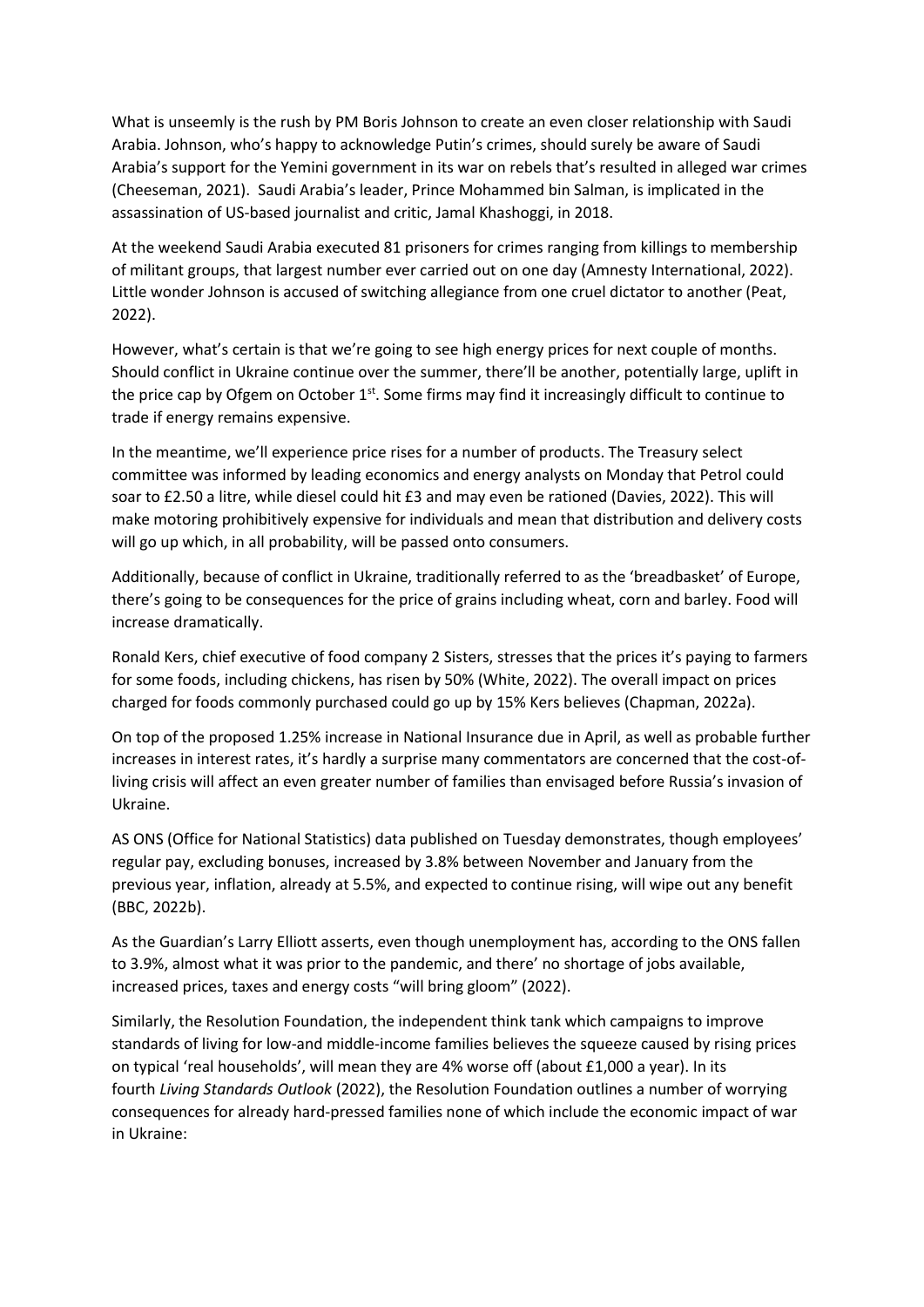- Uprating benefits with a lagged measure of inflation will reduce the real value of the income provided by the benefits system by £10 billion in 2022-23
- "Across the income distribution, real incomes are currently projected to be lower in 2026-27 than in 2021-22"
- "2019-20 to 2024-25 is currently on track to be the worst parliament on record for income growth (with a 2 per cent drop in the median, without assuming any impact from the situation in Ukraine)"
- As benefits are reduced, relative poverty, absolute poverty and overall inequality will increase
- Prevalence of absolute child poverty is projected to be higher in 2026-27 than in 2019-20.

Chancellor Rishi Sunak, who's due to deliver his spring statement next week, is expected to provide additional assistance to help those suffering the effects of the cost-of-living crisis intensified by conflict in Ukraine (Giles and Parker, 2022).

As Paul Johnson, director of the Institute for Fiscal Studies, writing in *The Times*, contends in comparing the current crisis to the oil crisis of 1973, the vast majority will become poorer (2022). The question is for how long the crisis will be and how profoundly dreadful the pain will be for some.

That we're collectively going to experience a much tougher economic climate is certain. We can expect to see a vast increase in all forms of poverty based on many families having to make tough choices about whether to buy food or pay utility bills.

Government narrative is that public finances must continue to be improved to reduce public debt which, stands at over £2.3 trillion (Partington, 2022). It costs £6.1 billion each month in interest payments (which will rise with inflation and any increase in base rate). Failure to assist those who are being severely squeezed, especially families facing destitution, would come with political risk to a government which must face the electorate by, at the latest, December 2024.

There's a Latin proverb that hope Is the first step on the road to disappointment.

In the current climate, we have to hold onto the hope that Putin recognises the madness of his invasion into Ukraine and end the utter misery and suffering inflicted on its citizens.

Equally, we have to continue to hope that deprivation and inequality endured by millions in this country is, as anticipated by government in its levelling up paper, remedied over the next decade.

We must therefore hope to live in less interesting times in which peace, stability and increased prosperity for all, especially the poorest, become common characteristic features.

After all, what else can we do?

## **References**

Amnesty International (2022), 'Saudi Arabia: Mass execution of 81 men shows urgent need to abolish the death penalty', *Amnesty International*,

15th March, [https://www.amnesty.org/en/latest/news/2022/03/saudi-arabia-mass-execution-of-81](https://www.amnesty.org/en/latest/news/2022/03/saudi-arabia-mass-execution-of-81-men-shows-urgent-need-to-abolish-the-death-penalty/) [men-shows-urgent-need-to-abolish-the-death-penalty/,](https://www.amnesty.org/en/latest/news/2022/03/saudi-arabia-mass-execution-of-81-men-shows-urgent-need-to-abolish-the-death-penalty/) accessed 16<sup>th</sup> March

BBC (2022), 'How many refugees have fled Ukraine and where are they going?', *BBC News*, 14<sup>th</sup> March, [https://www.bbc.co.uk/news/world-60555472,](https://www.bbc.co.uk/news/world-60555472) accessed 15<sup>th</sup> March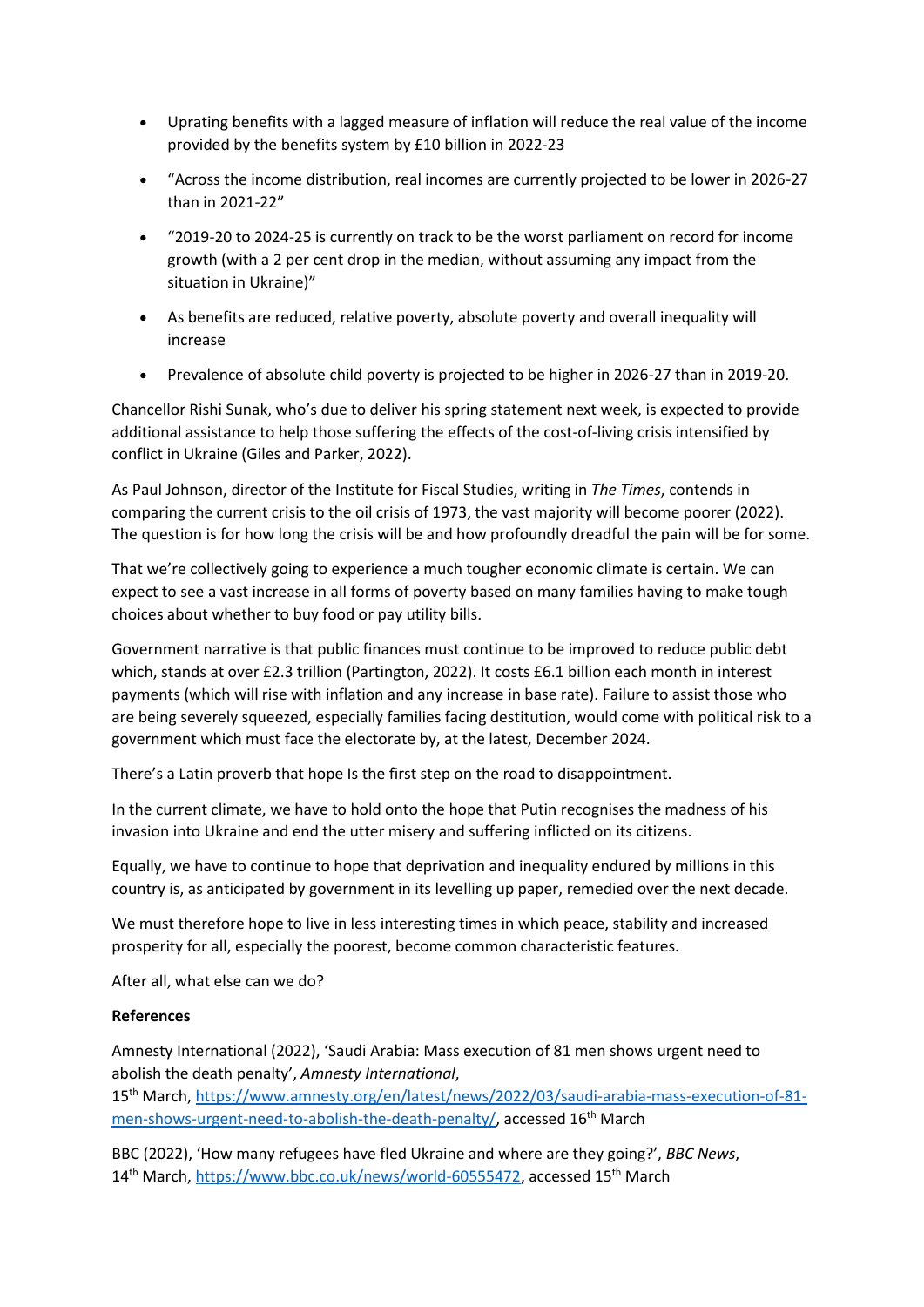BBC (2022a), 'Ukraine war: Oil price rises again due to fears over Russian shortfall', *BBC News*, 10<sup>th</sup> March, [https://www.bbc.co.uk/news/business-60680787,](https://www.bbc.co.uk/news/business-60680787) accessed 15<sup>th</sup> March

BBC (2022b), 'Cost of living: 'My pay isn't keeping up with rising prices'', *BBC News*, 15th March, [https://www.bbc.co.uk/news/business-60734392,](https://www.bbc.co.uk/news/business-60734392) accessed 15th March

Bowman, V. (2022), 'Ukraine says war could be over in two weeks as peace talks going 'pretty well", *Telegraph*, 15<sup>th</sup> March, [https://www.telegraph.co.uk/world-news/2022/03/15/ukraine-says](https://www.telegraph.co.uk/world-news/2022/03/15/ukraine-says-war-could-two-weeks-peace-talks-going-pretty/)[war-could-two-weeks-peace-talks-going-pretty/,](https://www.telegraph.co.uk/world-news/2022/03/15/ukraine-says-war-could-two-weeks-peace-talks-going-pretty/) accessed 15<sup>th</sup> March

Brown, L. and Rose, D. (2022), 'Ukraine won't join Nato, says Zelensky in concession to Russia', *Times*, 15th March, [https://www.thetimes.co.uk/article/zelensky-urges-russian-soldiers-to](https://www.thetimes.co.uk/article/zelensky-urges-russian-soldiers-to-surrender-bq88q7vxq)[surrender-bq88q7vxq,](https://www.thetimes.co.uk/article/zelensky-urges-russian-soldiers-to-surrender-bq88q7vxq) accessed 15<sup>th</sup> March

Chapman, B. (2022), 'Gas prices spike 18 times higher as west threatens Putin with energy sanctions', Independent, 7<sup>th</sup> March, [https://www.independent.co.uk/news/business/gas-prices-oil](https://www.independent.co.uk/news/business/gas-prices-oil-latest-markets-b2030042.html)[latest-markets-b2030042.html,](https://www.independent.co.uk/news/business/gas-prices-oil-latest-markets-b2030042.html) accessed 15<sup>th</sup> March

Chapman, B. (2022a), 'UK food prices to jump 15% this year, industry boss warns', *Independent*, 14<sup>th</sup> March, [https://www.independent.co.uk/news/business/uk-food-prices-rise-cost-living](https://www.independent.co.uk/news/business/uk-food-prices-rise-cost-living-b2035337.html)[b2035337.html,](https://www.independent.co.uk/news/business/uk-food-prices-rise-cost-living-b2035337.html) accessed 15<sup>th</sup> March

Cheeseman, A. (2021), 'Saudi Arabia 'bullied and bribed' states to quash Yemen war crimes inquiry', *Times*, 6<sup>th</sup> December, [https://www.thetimes.co.uk/article/saudi-arabia-bullied-and-bribed](https://www.thetimes.co.uk/article/saudi-arabia-bullied-and-bribed-states-to-quash-yemen-war-crimes-inquiry-xhgxqpp2q#:~:text=All%20sides%20involved%20in%20Yemen)[states-to-quash-yemen-war-crimes-inquiry-](https://www.thetimes.co.uk/article/saudi-arabia-bullied-and-bribed-states-to-quash-yemen-war-crimes-inquiry-xhgxqpp2q#:~:text=All%20sides%20involved%20in%20Yemen)

[xhgxqpp2q#:~:text=All%20sides%20involved%20in%20Yemen's,thousands%20of%20casualties%20h](https://www.thetimes.co.uk/article/saudi-arabia-bullied-and-bribed-states-to-quash-yemen-war-crimes-inquiry-xhgxqpp2q#:~:text=All%20sides%20involved%20in%20Yemen) [ave%20been,](https://www.thetimes.co.uk/article/saudi-arabia-bullied-and-bribed-states-to-quash-yemen-war-crimes-inquiry-xhgxqpp2q#:~:text=All%20sides%20involved%20in%20Yemen) accessed 15th March

Davies, R. (2022), 'UK petrol prices could hit £2.50 a litre and diesel £3, experts tell MPs', *Guardian*, 14th March, [https://www.theguardian.com/money/2022/mar/14/uk-petrol-prices-diesel-experts](https://www.theguardian.com/money/2022/mar/14/uk-petrol-prices-diesel-experts-tell-mps-russia-ukraine)[tell-mps-russia-ukraine,](https://www.theguardian.com/money/2022/mar/14/uk-petrol-prices-diesel-experts-tell-mps-russia-ukraine) accessed 15<sup>th</sup> March

Elliott, L. (2022), 'UK living standards face squeeze despite strong jobs market', *Guardian*, 15<sup>th</sup> March, [https://www.theguardian.com/business/2022/mar/15/uk-living-standards-jobs-market](https://www.theguardian.com/business/2022/mar/15/uk-living-standards-jobs-market-prices-energy-unemployment)[prices-energy-unemployment,](https://www.theguardian.com/business/2022/mar/15/uk-living-standards-jobs-market-prices-energy-unemployment) accessed 15<sup>th</sup> March

Giles, C. and Parker, G. (2022), 'Stronger UK public finances set to increase pressure on Rishi Sunak', *Financial Times*, 15th March, [https://www.ft.com/content/20477fbf-847a-496d-912b-](https://www.ft.com/content/20477fbf-847a-496d-912b-1ed995f21b08)[1ed995f21b08,](https://www.ft.com/content/20477fbf-847a-496d-912b-1ed995f21b08) accessed 15<sup>th</sup> March

Guardian (2022), 'China Covid cases hit two-year high with millions in lockdown as outbreak spreads', *Guardian*, 15th March, [https://www.theguardian.com/world/2022/mar/15/china-covid](https://www.theguardian.com/world/2022/mar/15/china-covid-cases-hit-two-year-high-with-millions-in-lockdown-as-outbreak-spreads)[cases-hit-two-year-high-with-millions-in-lockdown-as-outbreak-spreads,](https://www.theguardian.com/world/2022/mar/15/china-covid-cases-hit-two-year-high-with-millions-in-lockdown-as-outbreak-spreads) accessed 15<sup>th</sup> March

Gustafson, T (2021), *Klimat, Russia in the Age of Climate* Change, Harvard University Press, Cambridge, MA

Horton, J., Palumbo, D. and Bowler, T. (2022), 'Ukraine war: How reliant is the world on Russia for oil and gas?', *BBC Reality Check*, [https://www.bbc.co.uk/news/58888451,](https://www.bbc.co.uk/news/58888451) accessed 15th March

Johnson, P. (2022), 'Paul Johnson: Sunak could delay the pain for households but he can't take it away, *Times*, 14th March, [https://www.thetimes.co.uk/article/paul-johnson-sunak-could-delay-the](https://www.thetimes.co.uk/article/paul-johnson-sunak-could-delay-the-pain-for-households-but-he-cant-take-it-away-2hf2vl3wd)[pain-for-households-but-he-cant-take-it-away-2hf2vl3wd,](https://www.thetimes.co.uk/article/paul-johnson-sunak-could-delay-the-pain-for-households-but-he-cant-take-it-away-2hf2vl3wd) accessed 15th March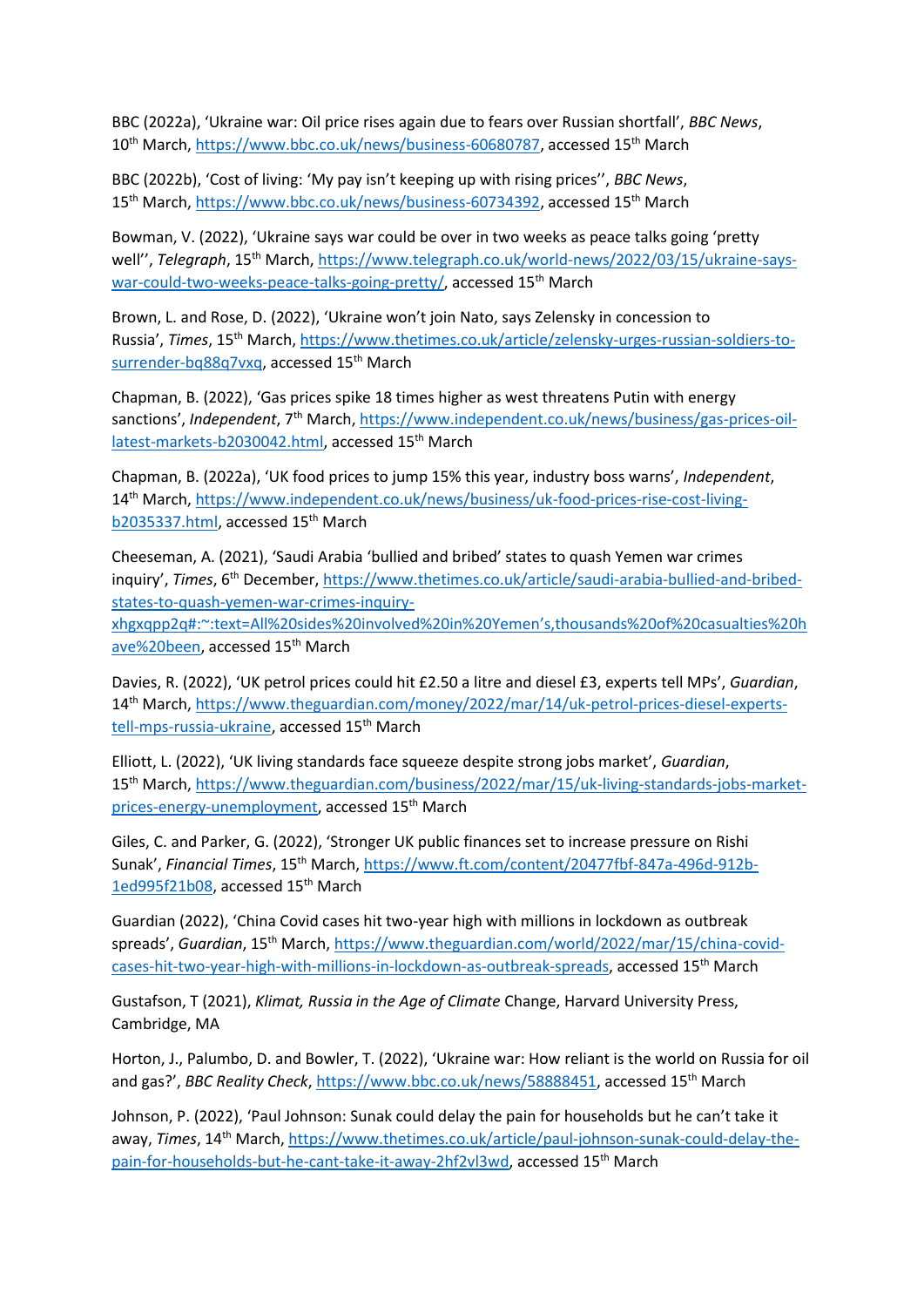MacDiarmid, C. and Vahdat, A. (2022), 'Iran claims Britain will pay £400m debt to free Nazanin Zaghari-Ratcliffe', *Telegraph*, 15<sup>th</sup> March, [https://www.telegraph.co.uk/world](https://www.telegraph.co.uk/world-news/2022/03/15/nazanin-zaghari-ratcliffe-may-released-next-days/)[news/2022/03/15/nazanin-zaghari-ratcliffe-may-released-next-days/,](https://www.telegraph.co.uk/world-news/2022/03/15/nazanin-zaghari-ratcliffe-may-released-next-days/) accessed 15th March

McCabe, S. (2021), 'Hard Times', *Centre for Brexit Studies Blog*, [https://centreforbrexitstudiesblog.wordpress.com/2021/12/22/hard-times-%ef%bf%bc/,](https://centreforbrexitstudiesblog.wordpress.com/2021/12/22/hard-times-%ef%bf%bc/) accessed 15th March

Mellor, J. (2022), 'Martin Lewis says 'we need to stop blaming the cost of living crisis on Ukraine', *London Economic*, 11th March, [https://www.thelondoneconomic.com/business](https://www.thelondoneconomic.com/business-economics/business/martin-lewis-says-we-need-to-stop-blaming-the-cost-of-living-crisis-on-ukraine-315818/)[economics/business/martin-lewis-says-we-need-to-stop-blaming-the-cost-of-living-crisis-on-ukraine-](https://www.thelondoneconomic.com/business-economics/business/martin-lewis-says-we-need-to-stop-blaming-the-cost-of-living-crisis-on-ukraine-315818/)[315818/,](https://www.thelondoneconomic.com/business-economics/business/martin-lewis-says-we-need-to-stop-blaming-the-cost-of-living-crisis-on-ukraine-315818/) accessed 15<sup>th</sup> March

Middleton, J. (2022), 'Europe opens arms to millions of Ukraine refugees but how many people did countries take from other wars?', *Independent*,

14th March, [https://www.independent.co.uk/news/world/europe/europe-ukraine-refugees-iraq](https://www.independent.co.uk/news/world/europe/europe-ukraine-refugees-iraq-syria-b2027840.html)[syria-b2027840.html,](https://www.independent.co.uk/news/world/europe/europe-ukraine-refugees-iraq-syria-b2027840.html) accessed 15<sup>th</sup> March

Motamedi, M. (2022), 'Oil concerns give Iran the upper hand in nuclear talks: Lawmakers', *AlJazeera News*, 13th March, [https://www.aljazeera.com/news/2022/3/13/oil-concerns-give-iran-the-upper](https://www.aljazeera.com/news/2022/3/13/oil-concerns-give-iran-the-upper-hand-in-nuclear-talks-lawmakers)[hand-in-nuclear-talks-lawmakers,](https://www.aljazeera.com/news/2022/3/13/oil-concerns-give-iran-the-upper-hand-in-nuclear-talks-lawmakers) accessed 15<sup>th</sup> March

Partington, R. (2022), 'UK reports first budget surplus in Covid crisis despite rising inflation', *Guardian*, 22<sup>nd</sup> February, [https://www.theguardian.com/business/2022/feb/22/uk](https://www.theguardian.com/business/2022/feb/22/uk-budget-surplus-covid-crisis-inflation-interest-national-debt)[budget-surplus-covid-crisis-inflation-interest-national-debt,](https://www.theguardian.com/business/2022/feb/22/uk-budget-surplus-covid-crisis-inflation-interest-national-debt) accessed 15th March

Peat, J. (2022), 'PM to 'stick to principles' amid claims he is going from 'dictator to dictator'', *London Economic*, 16th March, [https://www.thelondoneconomic.com/politics/pm-to-stick-to-principles](https://www.thelondoneconomic.com/politics/pm-to-stick-to-principles-amid-claims-he-is-going-from-dictator-to-dictator-316294/)[amid-claims-he-is-going-from-dictator-to-dictator-316294/,](https://www.thelondoneconomic.com/politics/pm-to-stick-to-principles-amid-claims-he-is-going-from-dictator-to-dictator-316294/) accessed 16<sup>th</sup> March

Resolution Foundation (2022), *The Living Standards Outlook 2022,* Resolution Foundation, London

fourth *Living Standards Outlook* (2022), based on analysis of data available, the Resolution Foundation

Reuters (2022), 'Factbox: Russia's oil and gas revenue windfall', *Reuters*, 21st January, [https://www.reuters.com/markets/europe/russias-oil-gas-revenue-windfall-2022-01-](https://www.reuters.com/markets/europe/russias-oil-gas-revenue-windfall-2022-01-21/) [21/,](https://www.reuters.com/markets/europe/russias-oil-gas-revenue-windfall-2022-01-21/) accessed 15<sup>th</sup> January

Wackett, M. (2022), 'New Shenzhen lockdown will hit supply chains harder than Suez disruption', *Loadstar*, 14<sup>th</sup> March, [https://theloadstar.com/new-shenzhen-lockdown-will-hit-supply](https://theloadstar.com/new-shenzhen-lockdown-will-hit-supply-chains-harder-than-suez-disruption/)[chains-harder-than-suez-disruption/,](https://theloadstar.com/new-shenzhen-lockdown-will-hit-supply-chains-harder-than-suez-disruption/) accessed 15<sup>th</sup> March

White, K. (2022), '2 Sisters warns of 'hyper-inflation' with input costs already up 50%', *The Grocer*, 9<sup>th</sup> March, [https://www.thegrocer.co.uk/eggs-and-poultry/2-sisters-warns-of-hyper-inflation-with](https://www.thegrocer.co.uk/eggs-and-poultry/2-sisters-warns-of-hyper-inflation-with-input-costs-already-up-50/665376.article)[input-costs-already-up-50/665376.article,](https://www.thegrocer.co.uk/eggs-and-poultry/2-sisters-warns-of-hyper-inflation-with-input-costs-already-up-50/665376.article) accessed 15<sup>th</sup> March

Wintour, P. (2022), 'Can the west slaughter Putin's sacred cash cow?, *Guardian*, 14th March, [https://www.theguardian.com/world/2022/mar/14/west-putin-sacred-cash-cow-russia](https://www.theguardian.com/world/2022/mar/14/west-putin-sacred-cash-cow-russia-ukraine-gas)[ukraine-gas,](https://www.theguardian.com/world/2022/mar/14/west-putin-sacred-cash-cow-russia-ukraine-gas) accessed 15<sup>th</sup> March

**Dr. Steven McCabe is co-editor of** *Exploring the Green Economy, Issues, Challenge and Benefits* **(ISBN-13 979-8532032347) and companion text,** *Green Manufacturing, What this involves and how to achieve success* **(ISBN-13 979-8751284619), both recently published by Bite-Sized**